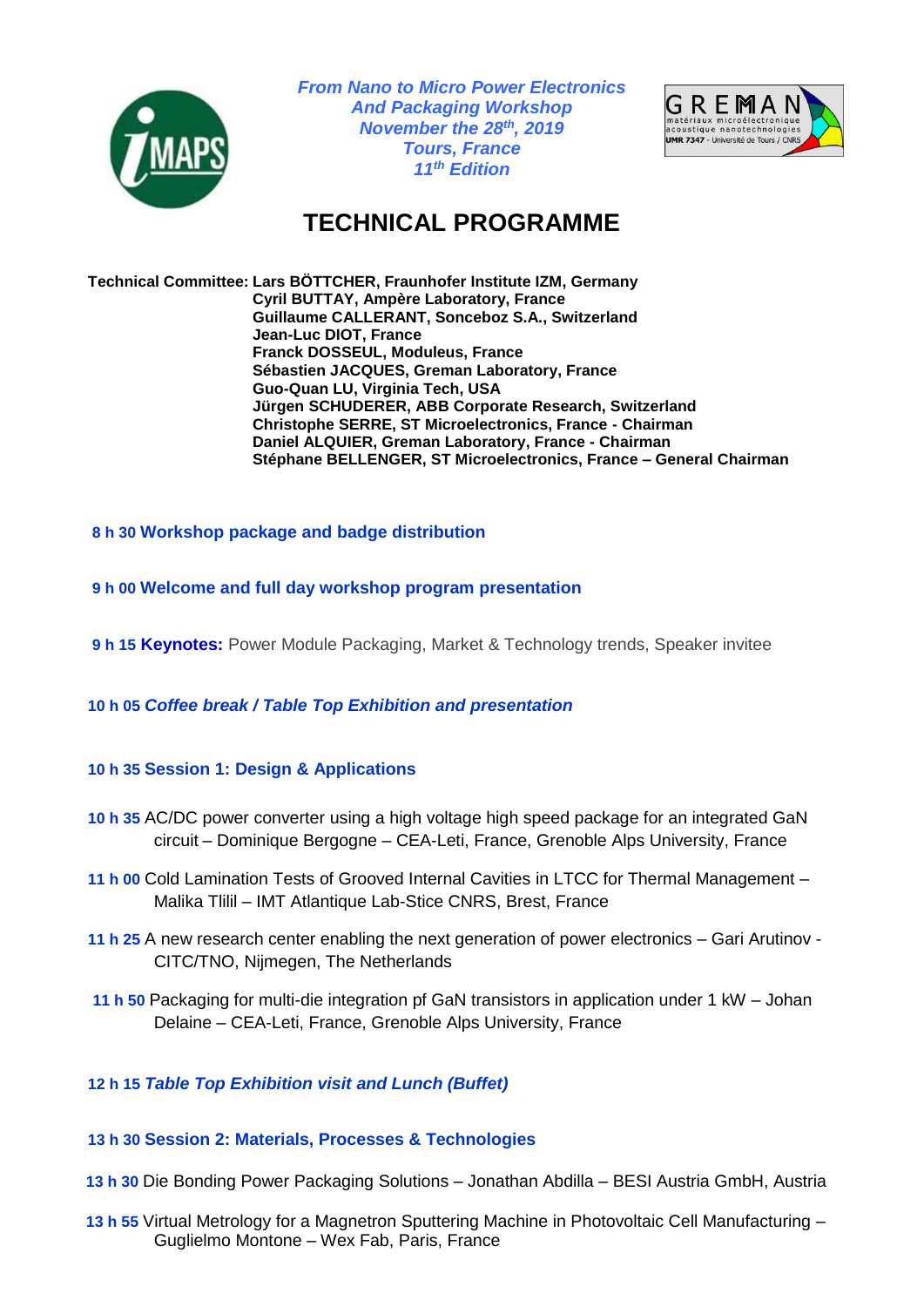**14 h 20** Optimization of the manufacturing process of macro and nano structures for power modules' interconnection – Thomas Dias – Laboratoire Laplace, Toulouse, France

### **14 h 45** *Coffee break / Table Top Exhibition*

### **15 h 15 Session 2 con't: Materials, Processes & Technologies**

- **15 h 15** Reconfigurability of active ultrasound sensors through FOPLP approaches Guillaume Ferrin – Vermon S.A., Tours, France
- **15 h 40 Session 3: Quality & Reliability**
- **15 h 40** DBC to Baseplate Attach: A novel Reinforced Matrix Solder Solution for Increased Reliability – Karthirk Vijay – Indium Corporation, UK

**16 h 05** *Coffee break / Table Top Exhibition*

### **16 h 30 Session 3 con't: Quality & Reliability**

- **16 h 30** Surface preparation in Power Device Manufacturing Gilbert Lecarpentier Ontos Equipment Systems, Chester, NH, USA
- **16 h 55** Pressure-less sintering for power semiconductor devices Giovanni Salvatore ABB Research, Baden, Switzerland

### **17 h 20 End of session**

*Next to the workshop sessions of Thursday, November the 28<sup>th</sup>, an exceptional event will be organized to close the workshop day for which you need to register if you wish to attend:*

- *A visit of a famous Loire's attractive site. Departure from Greman's institute at 17h30*
- *A dinner in a gastronomic restaurant around 20h00*

*On Friday, November the 29th, a specific GREMAN lab tour is organized, starting at 9:00*



**Sponsors:**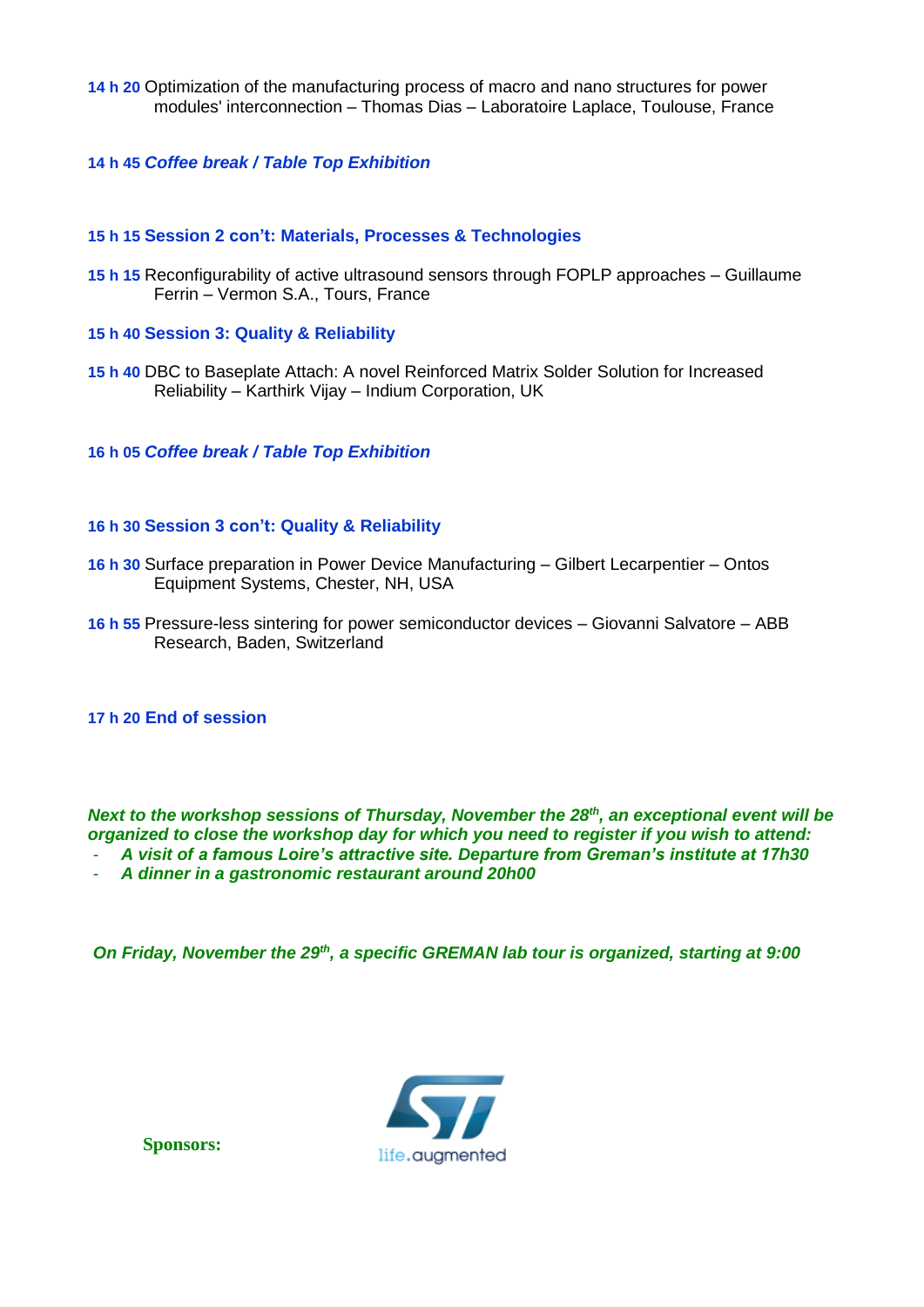## **From Nano to Macro Power Electronics and Packaging European Workshop**

## **28 November 2019 Thursday**

## **GREMAN (ECOLE D'INGENIEURS POLYTECH TOURS) Amphithéâtre du département électronique et énergie 7 avenue Marcel Dassault Tours**

## **Registration Form Final registration Thursday November the 26th 2019**

| <b>COMPANY:</b> |                   |
|-----------------|-------------------|
| <b>NAME:</b>    | <b>FIRSTNAME:</b> |
| <b>ADDRESS:</b> |                   |
| TEL:            | E-MAIL:           |

**Send back to Florence Vireton by E-mail: [imaps.france@imapsfrance.org](mailto:imaps.france@imapsfrance.org)**

## **FEES (including conferences attendance, table top visit, lunch, coffee breaks, social event and closing dinner)**

**Conferences on free access on website www.imapsfrance.org after the event.**

- **IMAPS MEMBER 220 € HT excluding - 264 € TTC**
- **Non IMAPS MEMBER 250 € HT – 300.00 € TTC**
- **SPEAKERS/CHAIRS 180 € HT - 216 € TTC**
- **Table Top 300 € HT – 360.00 € TTC** (1 table, chairs, display panel, conferences attendance,

Coffee breaks, lunch, social event and closing dinner).

 **For foreign companies, VAT is excluded**

| Do not forget to tick boxes if you want to participate to our social event |                      |
|----------------------------------------------------------------------------|----------------------|
| - Visit of a typical Touraine castle (Thursday evening)                    | $\Box$ yes $\Box$ no |
| - Dinner after the visit (Thursday evening)                                | $\Box$ yes $\Box$ no |

**On line Payment and Registration available on www.france.imapseurope.org**

### **PAYMENT BANK REFERENCES**

Credit card accepted, as well as payment by cheque, cash or wire transfer. LCL VERSAILLES ST LOUIS IMAPS FRANCE BANK 30002 AGENCY 08948 ACCOUNT NUMBER 0000079088 G KEY 25 IBAN FR49 3000 2089 4800 0007 9088 G 25 BIC CRLYFRPP

**International Microelectronics and Packaging Society – France 17 rue de l'Amiral Hamelin 75016 Paris france Phone: +33 (0)1 45 05 72 32 +33 (07 88 75 59 86 E-mail : imaps.france@imapsfrance.org**